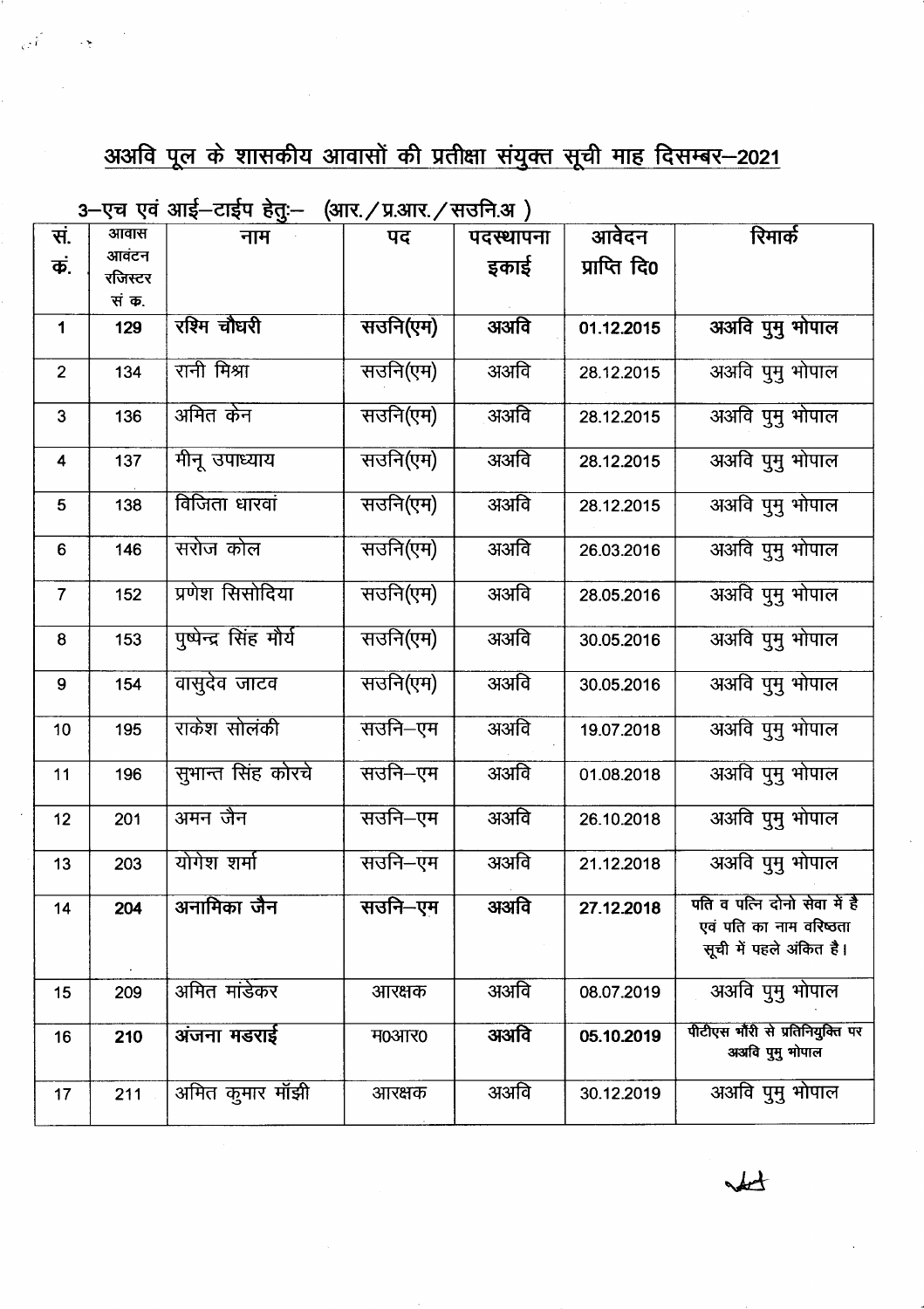| 18 | 212 | कमलेश धर्मेश         | आरक्षक  | अअवि | 20.01.2020 | अअवि पुमु भोपाल                                              |
|----|-----|----------------------|---------|------|------------|--------------------------------------------------------------|
| 19 | 213 | नरेन्द्र जाटव        | आरक्षक  | अअवि | 20.01.2020 | अअवि पुमु भोपाल                                              |
| 20 | 214 | कृष्णपाल सिसोदिया    | आरक्षक  | अअवि | 20.01.2020 | अअवि पुमु भोपाल उज्जैन<br>एसजेपीयू                           |
| 21 | 215 | शेखर चाहर            | आरक्षक  | अअवि | 20.01.2020 | अअवि पुमु भोपाल                                              |
| 22 | 216 | ऊषा बघेल             | आरक्षक  | अअवि | 22.01.2020 | अअवि पुमु भोपाल                                              |
| 23 | 217 | दीपिका चौधरी         | आरक्षक  | अअवि | 24.01.2020 | जिला पुलिस बल बालाघाट से<br>प्रतिनियुक्ति पर अअवि पुमु भोपाल |
| 24 | 218 | अन्नू कन्नोजिया      | आरक्षक  | अअवि | 26.02.2020 | जिला पुलिस बल भोपाल से<br>प्रतिनियुक्ति पर अअवि पुमु भोपाल   |
| 25 | 219 | इन्द्रजीत टैगोर      | आरक्षक  | अअवि | 28.02.2020 | अअवि पुमु भोपाल                                              |
| 26 | 220 | मनीष पाण्डेय         | सउनि–एम | अअवि | 29.02.2020 | अअवि पुमु भोपाल                                              |
| 27 | 221 | सुनील कौशल           | प्र0आर0 | अअवि | 29.02.2020 | जिला पुलिस बल उमरिया से<br>प्रतिनियुक्ति पर अअवि पुमु भोपाल  |
| 28 | 222 | पल्लवी सक्सेना       | आरक्षक  | अअवि | 02.03.2020 | अअवि पुमु भोपाल                                              |
| 29 | 223 | हेमन्त मुन्या        | आरक्षक  | अअवि | 02.03.2020 | जिला बल भोपाल से<br>प्रतिनियुक्ति पर अअवि पुमु भोपाल         |
| 30 | 224 | उमेश धुर्वे          | प्र.आर. | अअवि | 02.03.2020 | 32 वीं वाहिनी उज्जैन से<br>प्रतिनियुक्ति पर अअवि पुमु भोपाल  |
| 31 | 225 | राजेश खरे            | आरक्षक  | अअवि | 03.03.2020 | जिला बल बैतूल से प्रतिनियुक्ति<br>पर अअवि पुमु भोपाल         |
| 32 | 226 | जागेश्वर प्रसाद रावत | प्र.आर. | अअवि | 03.03.2020 | जिला बल भोपाल से प्रतिनियुक्ति<br>पर अअवि पुमु भोपाल         |
| 33 | 227 | पूजा पुरोहित         | आरक्षक  | अअवि | 03.03.2020 | अअवि पुमु भोपाल                                              |
| 34 | 228 | कंचन सिंह            | आरक्षक  | अअवि | 03.03.2020 | जिला बल मोपाल से प्रतिनियुक्ति<br>पर अअवि पुमु भोपाल         |
| 35 | 229 | सूचिता चौहान         | आरक्षक  | अअवि | 03.03.2020 | अअवि पुमु भोपाल                                              |
| 36 | 230 | शिप्रा शर्मा         | आरक्षक  | अअवि | 03.03.2020 | अअवि पुमु भोपाल                                              |
| 37 | 231 | मुनेश सोलंकी         | आरक्षक  | अअवि | 03.03.2020 | अअवि पुमु भोपाल                                              |